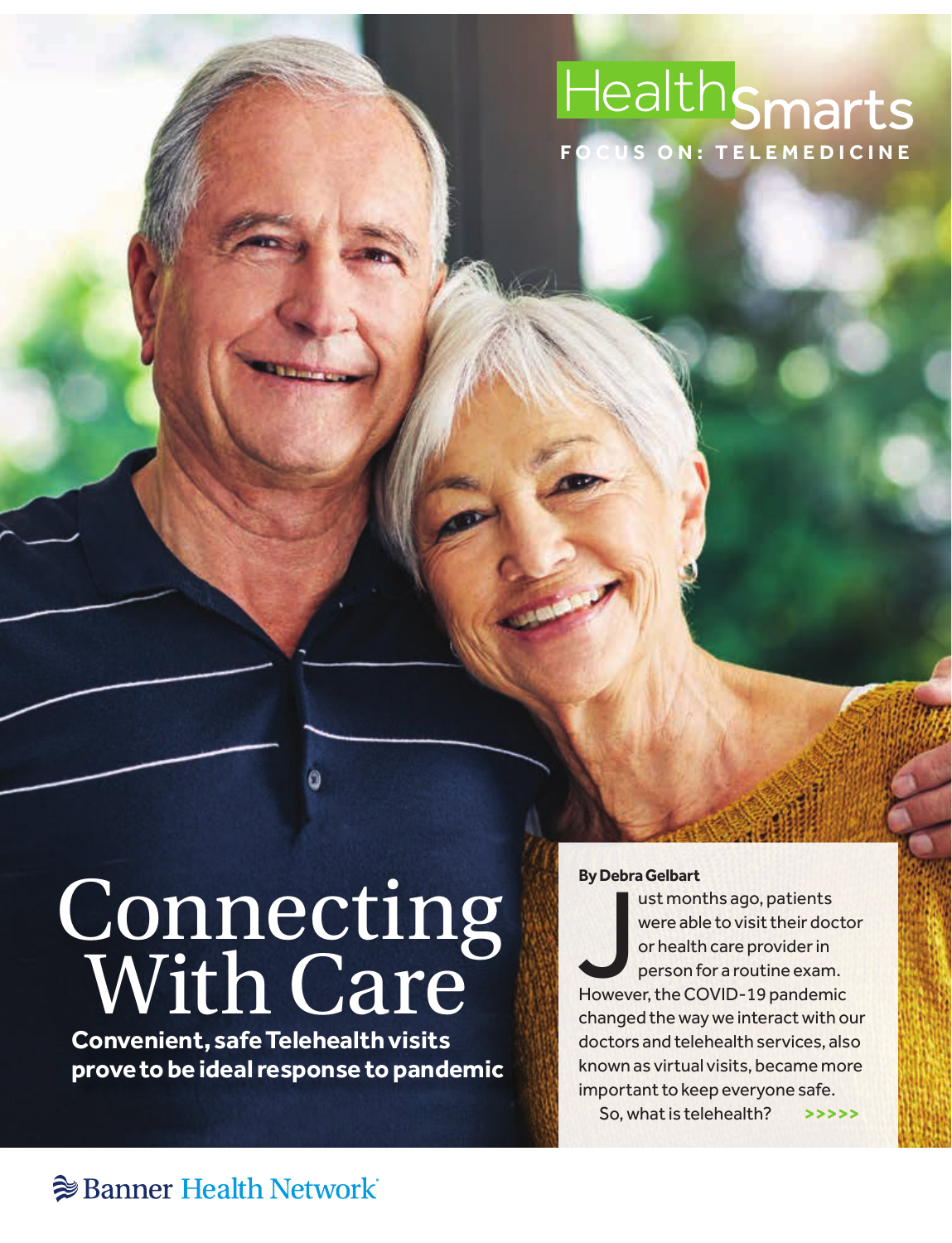

The best example in this case, it's patient and health care provider interacting with each other through a computer, tablet or smart phone. The great thing about this, the patient does not need to leave the comfort of their home as the doctor can provide care and consultation.

Banner Telehealth does just this by saving patients time, enhancing the convenience of traditional Medicare members like you and preserves precious personal protective equipment (PPE) needed by health care workers caring for COVID-19 patients.

"Protecting our doctors and nurses and preserving PPE was the impetus for this program, established in March when the pandemic began," explained Matthew Anderson, MD, clinical innovation medical director for Banner Health. "We converted the television in many rooms in the COVID unit into a video monitor to make it convenient for patients and staff."

Additionally, Banner Health Network's independent doctors quickly adapted their practices to allow patients to be seen by virtual visit. "We are really proud of the response of Banner Health Network

(BHN) providers," said Ed Clarke, MD, Chief Medical Officer for BHN. "Their strong support for this technology helped meet the needs of our beneficiaries across Arizona."

Weekly teleconferences for these providers kept practices informed of current hospital capacity issues, coding updates and ongoing regulation changes while responding to questions posed by the doctors. "I give them a huge amount of credit for staying engaged during this difficult time. They are certainly unsung heroes for their quick adaption to the situation."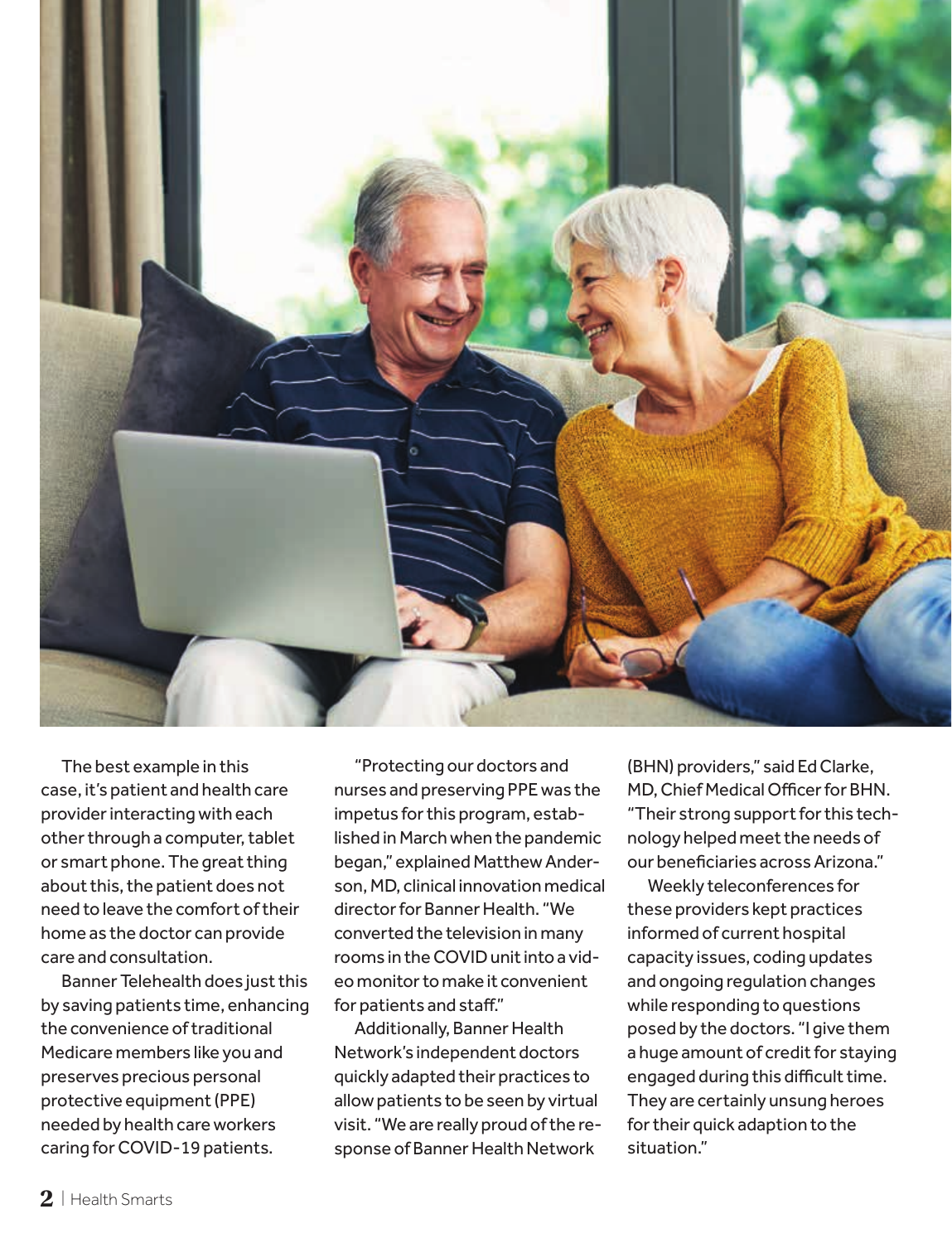

#### **All specialties offer telehealth visits**

If a patient is hospitalized, they probably won't be cared for by their primary physician but will probably receive care from a hospitalist. Through telehealth services, our hospitalists can visit remotely with COVID patients, as can pulmonologists, infectious disease physicians and other specialists, Dr. Anderson said.

Banner Health launched telehealth services for hospitalized patients just recently in the spring of 2020, about two weeks after telehealth services for outpatients

was introduced. Outpatient accessibility was launched first because, so little was known about COVID and patients were advised not to come into doctors' offices unless absolutely necessary. By introducing this service, patients were still able to talk with their doctors and discuss any concerns they had without risking their health and the health of their physicians.

"We wanted to ensure continuing care and continuity of care for our patients," Dr. Anderson said. "We established telehealth capability for all our Banner Medical Group, Banner University Medical Group and Banner MD Anderson Cancer Center physicians across all specialties. Appointments could go forward; medications could be easily refilled, and care didn't have to be delayed or deferred."

#### **Telehealth visits extremely popular**

According Dr. Anderson, Banner Telehealth services has been immensely popular with patients. "Usage has been across the board with patients, age-wise," Dr. Anderson said, "but we've seen a huge uptick in visits among the Medicare population especially. We estimate that in the first couple months of the program, Banner Health clinicians completed 30,000 online patient visits."

Of course, for some conditions, a health care provider will need

to see you in person. "If you're having abdominal pain, a clinician will need to press on your belly," Dr. Anderson said. "But for many, many situations, a 'virtual visit' is an ideal alternative to an in-person visit."

#### **How to prepare for a telehealth visit**

To book a telehealth appointment with your Banner Health provider, many offices offer a "book online" feature, or you can call your doctor's office to book a video appointment.

Your doctor's office will provide specific instructions on how to logon prior to the day and time of your appointment. Prior to your visit, Dr. Anderson recommends downloading and logging into the video call services that you will be using. Banner Health physicians have a video visit service that can be used on desktop computers and laptops that have a camera. During the visit, make sure you're in a room with a strong WIFI signal and that bandwidth isn't being monopolized by other family members.

Dr. Anderson predicts televisits will remain part of physicians' practices even after the pandemic is brought under control.

"Telemedicine will never replace inperson visits completely," he said, "but it will remain an important component of medicine going forward."